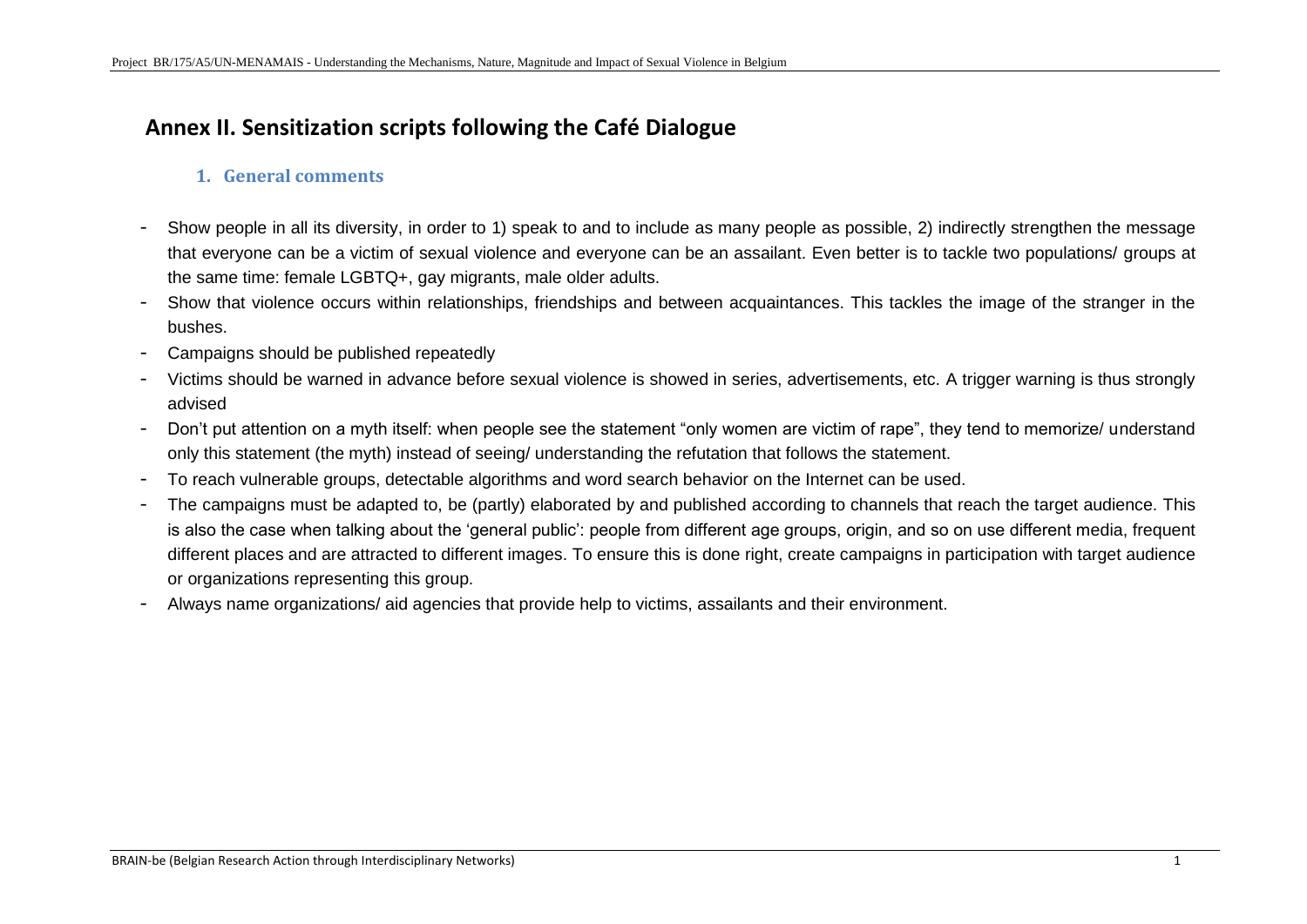## **2. Care**

| <b>Target</b><br>audience                                | Message(s)                                                                                                                                                                                                                                                                                                                                   | Target(s)                                                                                                                                                                                                                                                                                                                                                                                                                                                                                                                             | <b>Content</b>                                                                                                                                                                                                                                                                                                                                                                                                                                                                                                                                                                                                                                                                                                                                                                                                                                                                                                                                                                                                                                                                                                                                                                              |
|----------------------------------------------------------|----------------------------------------------------------------------------------------------------------------------------------------------------------------------------------------------------------------------------------------------------------------------------------------------------------------------------------------------|---------------------------------------------------------------------------------------------------------------------------------------------------------------------------------------------------------------------------------------------------------------------------------------------------------------------------------------------------------------------------------------------------------------------------------------------------------------------------------------------------------------------------------------|---------------------------------------------------------------------------------------------------------------------------------------------------------------------------------------------------------------------------------------------------------------------------------------------------------------------------------------------------------------------------------------------------------------------------------------------------------------------------------------------------------------------------------------------------------------------------------------------------------------------------------------------------------------------------------------------------------------------------------------------------------------------------------------------------------------------------------------------------------------------------------------------------------------------------------------------------------------------------------------------------------------------------------------------------------------------------------------------------------------------------------------------------------------------------------------------|
| <b>Script 1</b><br>General<br>Public/<br>Older<br>adults | It is never too late -<br>to get help<br>if you<br>Find help<br>difficulty<br>have<br>processing, if<br>the<br>still<br>effects<br>are<br>or if<br>the<br>present<br>effects<br>pop<br>up<br>after<br>the<br>years<br>violence took place;<br>if you feel you are<br>struggling<br>Tell someone you<br>trust, don't keep this<br>to yourself | Contradicting the myth "Just -<br>forget about it"<br>Contradicting the myth<br>$\overline{\phantom{a}}$<br>that<br>"Sexual violence<br>has<br>$no -$<br>lasting effects"<br>$\sim$<br>Encourage<br>disclosure<br>of<br>(historical)<br>sexual violence<br>and stimulate<br>help-seeking<br>behavior<br>$\sim$<br>Contradicting the myths that<br>"only girls can be victimized",<br>"sexual violence<br>is<br>being -<br>raped by a stranger"<br>and<br>assailants and "victims come<br>the<br>from<br>same<br>group/<br>population" | Stories of people telling about the abuse they have<br>been through, the help they sought out and the<br>relief that came when they got the help.<br>Also show where people can go to in need of help.<br>It is important to show different stories, with people<br>of different ages (e.g. a 20-year-old, 35-year-old,<br>60-year-old and 80-year-old) having experienced<br>sexual violence at different ages (as a kid, as a<br>teenager, as an adult, as an older person, )<br>Short versus longer times to disclose (e.g. 3 days, 6<br>months, 5 years, 25 years, 60 years)<br>Different types of sexual violence they endured<br>(unwelcome touching, unwelcome kissing, asking to<br>masturbate, being asked for a nude picture and<br>then sending it to friends, )<br>Different settings where the sexual violence took<br>place (at home, going out, being with friends, )<br>Different situations (being drunk thus not being able<br>to consent, freeze in reaction to the sexual violence,<br>going home with someone but not giving consent to<br>certain sexual behaviours, )<br>Different perpetrators (family member, friend, ex-<br>partner, an acquaintance, a stranger) |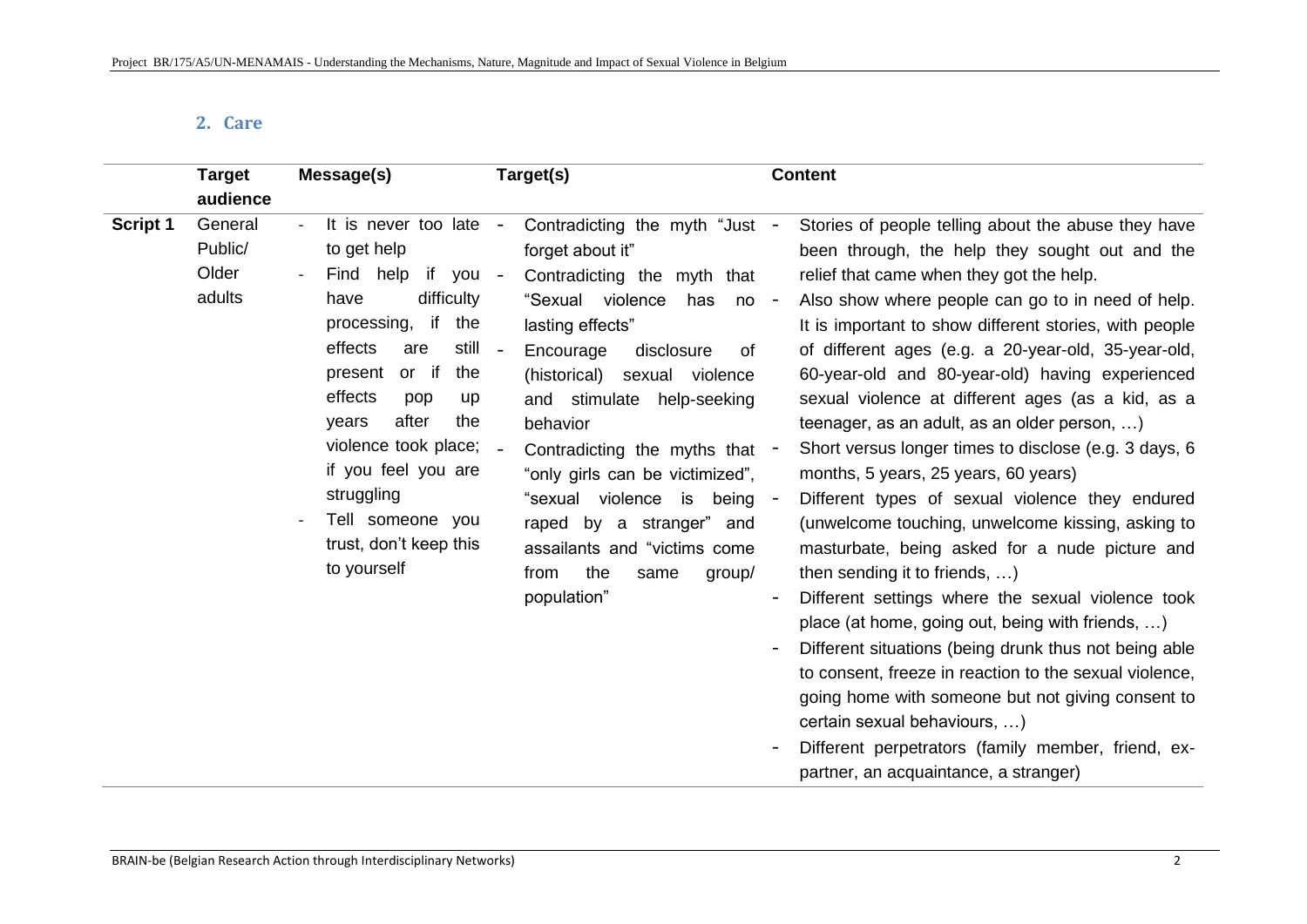|                 |                                                                |                                                                                                                                                                                                                                                                    |                                                                                                                                                                                                                                                                                                                                                                                                                                                                                                                              | Different consequences of the sexual violence (fear<br>of going outside, dressing differently, less trust in<br>people, PTSD, depression, relationship issues,<br>impact on parenting, )<br><b>Different</b><br>people<br>consulted<br>they<br>(doctor,<br>psychologist, family member, partner, gynecologist,<br>friend, $\dots$ )<br>Could also be a judicial script about filing a complaint<br>(see 'judicial approach')                                                                                                                                                                                                                                                                                                                                                                                                                                                                                                                |
|-----------------|----------------------------------------------------------------|--------------------------------------------------------------------------------------------------------------------------------------------------------------------------------------------------------------------------------------------------------------------|------------------------------------------------------------------------------------------------------------------------------------------------------------------------------------------------------------------------------------------------------------------------------------------------------------------------------------------------------------------------------------------------------------------------------------------------------------------------------------------------------------------------------|---------------------------------------------------------------------------------------------------------------------------------------------------------------------------------------------------------------------------------------------------------------------------------------------------------------------------------------------------------------------------------------------------------------------------------------------------------------------------------------------------------------------------------------------------------------------------------------------------------------------------------------------------------------------------------------------------------------------------------------------------------------------------------------------------------------------------------------------------------------------------------------------------------------------------------------------|
| <b>Script 2</b> | Applicants<br>for<br>internation<br>al<br>protection<br>(AIPs) | (Same as script 1)<br>It is never too late<br>to get help<br>if you<br>Find help<br>difficulty<br>have<br>processing, if the<br>effects<br>still<br>are<br>present, if you feel<br>you are struggling<br>Tell someone you<br>trust, don't keep this<br>to yourself | (same as script 1)<br>Contradicting the myth "Just"<br>$\sim$<br>forget about it"<br>Contradicting the myth<br>$\sim$ $-$<br>that<br>"Sexual violence<br>has<br>no<br>lasting effects"<br>Encourage<br>disclosure<br>of<br>(historical)<br>sexual violence<br>and stimulate help-seeking<br>behavior<br>Contradicting the myths that<br>"only girls can be victimized", -<br>"sexual violence<br>is<br>being<br>raped by a stranger" and<br>assailants and "victims come<br>the<br>from<br>$group/ -$<br>same<br>population" | Stories of people telling about the abuse they have<br>been through in the past/ since they arrived in Europe/<br>Belgium, the help they sought out and the relief that<br>came when they got the help.<br>Creation of this campaign in different languages is<br>$\overline{\phantom{a}}$<br>important. Research what the main prevalent<br>languages for AIP's in Belgium are and create the<br>campaign of script 1 in these languages.<br>To reach this group, use the venues available. For<br>example, hand the information to them when they<br>arrive in the center, through information sessions,<br>Repetition is key. Most AIP's experience sexual<br>violence when they arrive in Europe or Belgium, so<br>they might need the information also a longer time<br>after arrival.<br>Show them where/ to whom they can go to, what<br>their rights are and that it is safe for them to go<br>there.<br>Show different stories of: |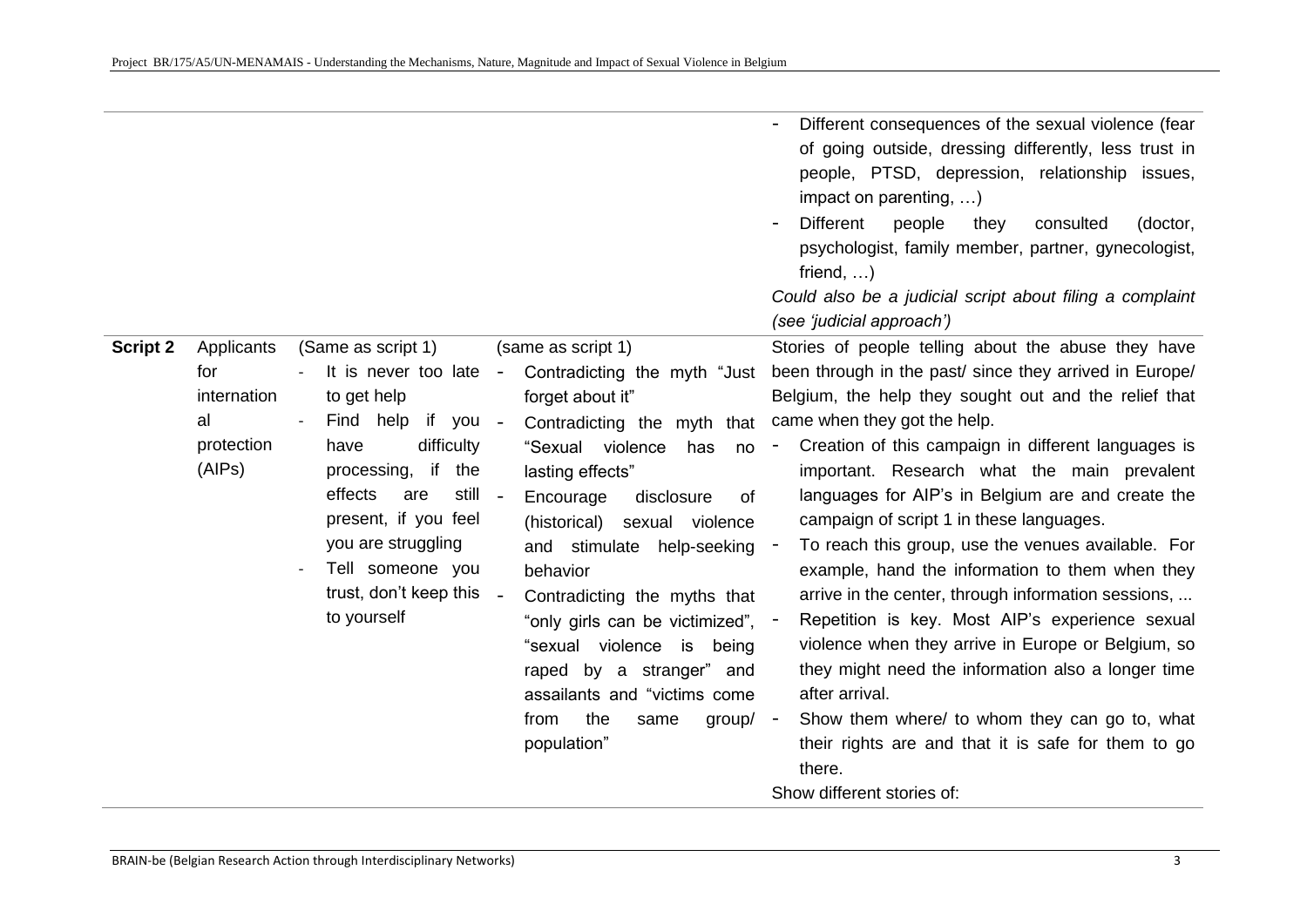- People of different ages (e.g. a 20-year-old, 35 year-old, 60-year-old and 80-year-old) having experienced sexual violence at different ages (as a kid, as a teenager, as an adult, as an older person, …)
- Short versus longer times to disclose (e.g. 3 days, 6 months, 5 years, 25 years, 60 years)
- Different types of sexual violence they endured (unwelcome touching, unwelcome kissing, asking to masturbate, being asked for a nude picture and then sending it to friends, …)
- Different settings where the sexual violence took place (at the asylum center, in their home country, on their journey to Belgium, but with the emphasis of having experienced sexual violence as a refugee in Belgium/ Europe)
- Different situations (freeze in reaction to the sexual violence, having to undergo sexual behaviour in return for money/ resources, experiencing child sexual abuse as a kid, …)
- Different perpetrators (a stranger, friend, ex-partner, an acquintance)
- Different consequences of the sexual violence (fear of going outside, dressing differently, less trust in people, PTSD, depression, …)
- Different people they consulted (doctor, family member, psychologist, partner, gynaecologist, friend, …)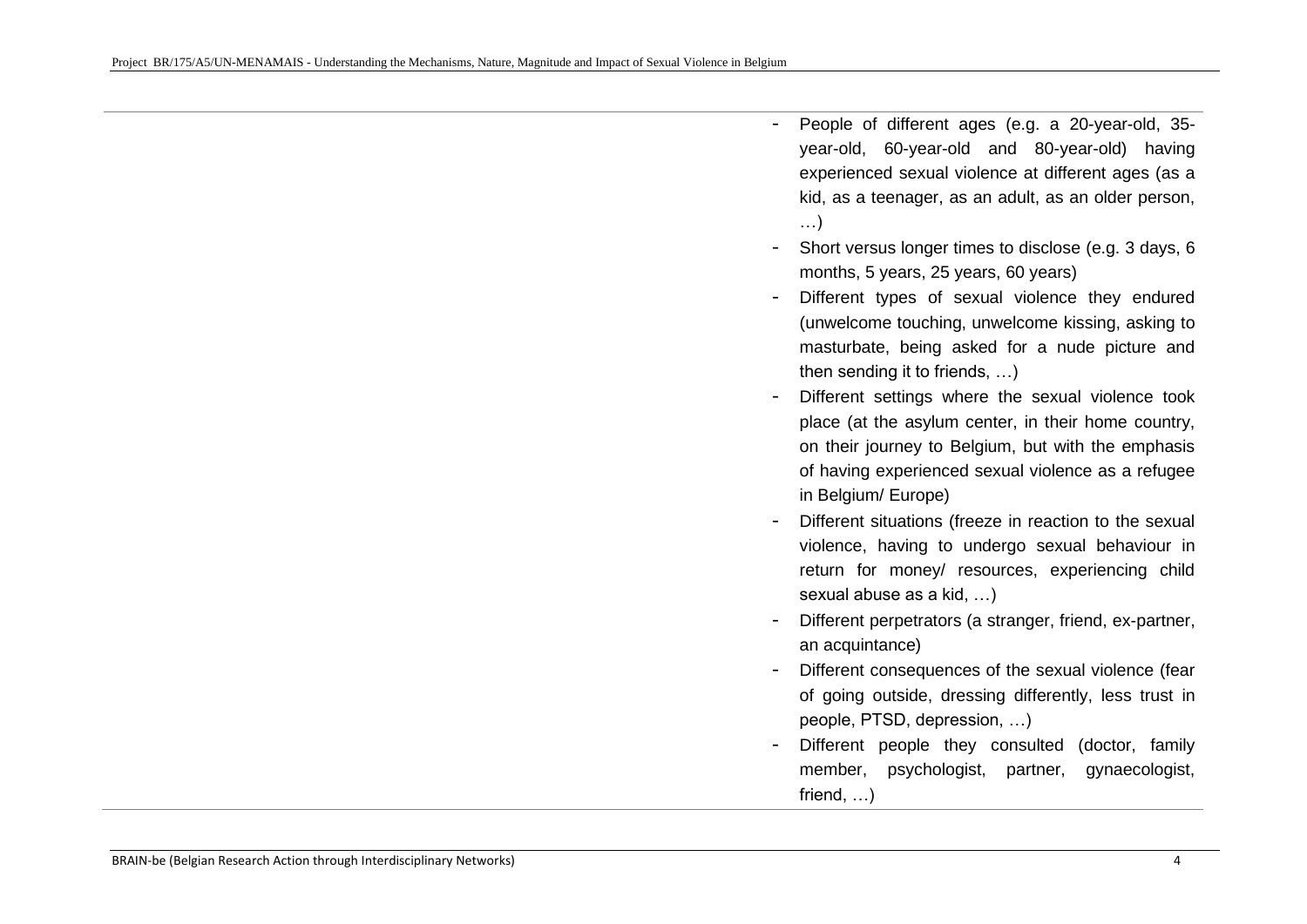|          |                                               |                                                                                                                                                                                                                                                             |                                                                                                                                                                                                                          | Could also be a judicial script about filing a complaint                                                                                                                                                                                                                                                                                                                                                                                                                                                                                                                                                                                                                                                                                                                                                                                                            |
|----------|-----------------------------------------------|-------------------------------------------------------------------------------------------------------------------------------------------------------------------------------------------------------------------------------------------------------------|--------------------------------------------------------------------------------------------------------------------------------------------------------------------------------------------------------------------------|---------------------------------------------------------------------------------------------------------------------------------------------------------------------------------------------------------------------------------------------------------------------------------------------------------------------------------------------------------------------------------------------------------------------------------------------------------------------------------------------------------------------------------------------------------------------------------------------------------------------------------------------------------------------------------------------------------------------------------------------------------------------------------------------------------------------------------------------------------------------|
|          |                                               |                                                                                                                                                                                                                                                             |                                                                                                                                                                                                                          | (see 'Judicial approach', script 3)                                                                                                                                                                                                                                                                                                                                                                                                                                                                                                                                                                                                                                                                                                                                                                                                                                 |
| Script 3 | General<br>Public/<br>Profession<br>als       | reaction you -<br>The<br>to<br>give<br>someone<br>who tells about the<br>sexual<br>violence<br>they experienced, is<br>important<br>and<br>makes a difference<br>You can make a big<br>difference by being<br>supportive<br>and<br>helping where you<br>can | Teach people how to support<br>someone in their environment<br>who has been through sexual<br>violence                                                                                                                   | Give tips on how to support someone who has been<br>through sexual violence, like for example: 1) listen<br>to their story; 2) Don't ask questions on why they<br>did this or that, because this can feel accusatory to<br>the victim; 3) Ask what you can do to help. Can you<br>maybe find a professional to talk to, assist this<br>person to the doctor, contact an organization that<br>can provide help?;<br>E.g. how can I help as a friend or family member?<br>(https://www.seksueelgeweld.be/ik-ben-vriend-<br>familielid)<br>E.g. "I owe you support" from the It's On Us-<br>campaign:<br>https://www.youtube.com/watch?v=Vb_corMIxSw<br>Tips could also include tips on how to save<br>evidence e.g. Like the tips shown in this video:<br>"What<br>after<br>to<br>do<br>sexual<br>assault":<br>https://www.youtube.com/watch?v=upHlbJOUoAE&t<br>$=2s$ |
| Script 4 | Profession<br>$\overline{\phantom{a}}$<br>als | When you suspect<br>having<br>person<br>a<br>victimized,<br>been<br>ask about it. Victims<br>$\sim$<br>often want to talk<br>about it, but it isn't<br>easy. Being asked                                                                                    | Contradicting the myth that -<br>"Victims will come forward<br>themselves if they need help"<br>attention<br>Have<br>for<br>and<br>enhance<br>an<br>open<br>communication on (possible)<br>sexual violence with everyone | Show that when a doctor suspects that the patient<br>has been through sexual violence (recently or in the<br>distant past) but the patient doesn't talk about it<br>directly, they can show an open attitude and<br>communicate in an open way. This is a signal to the<br>person that they can talk about it if and when they<br>want to.                                                                                                                                                                                                                                                                                                                                                                                                                                                                                                                          |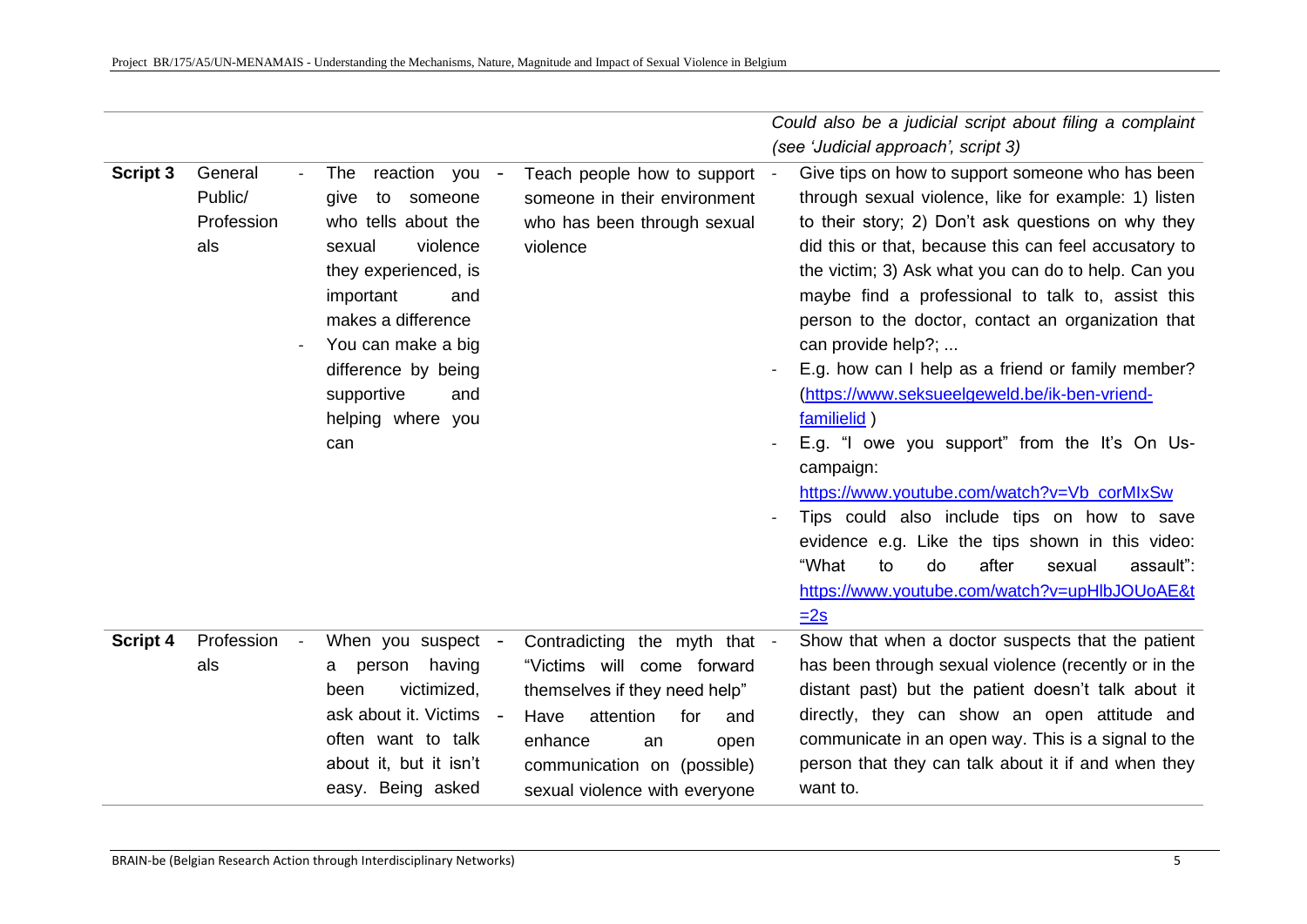after it makes it easier to talk about it.

Let victims know that whenever they want to talk about it. they can

Include asking for sexual victimization when an older adult comes to you with mental health problems.

Mental health problems in older age can still be the result of sexual victimization earlier in life.

(with a special attention to older adults, men, LGBTQI+ and people with a migration background/ AIP's)

- Professionals should address sexual violence routinely to create opportunities for victims to come forward
- Professionals should create disclosure enhancing environments

Especially give attention to groups who are vulnerable to sexual violence and/ or are not generally seen as possible victims of sexual violence: older adults (both recent and historic sexual violence), male persons, LGBTQI+, people with a migration background/ AIP's, ...

- Show a person in a caregiving context (at the doctor's office, being cared for by a nurse) having flashbacks to the sexual violence while having a conversation with the caregiver about the struggles they are going through (depression, anxiety, PTSD, hazardous alcohol use, …). Show that this person is not telling everything and that the caregivers senses this, eventually doing a general statement like the following: "We see that someone who experiences these kind of difficulties or has these complaints, they often have experienced sexual violence".
- Show that the patient decides the pace: if this person doesn't want to get into it at the moment, it's this person's choice. The main message is to be open and show open communication.
- Include the fact that it is not easy for a person to talk about the experience of sexual violence and that the caregiver has a responsibility to good care, thus also including asking if they have experienced sexual violence.
- E.g. 'Onder vier ogen' trains professionals on how to talk about sexual health with patients/ clients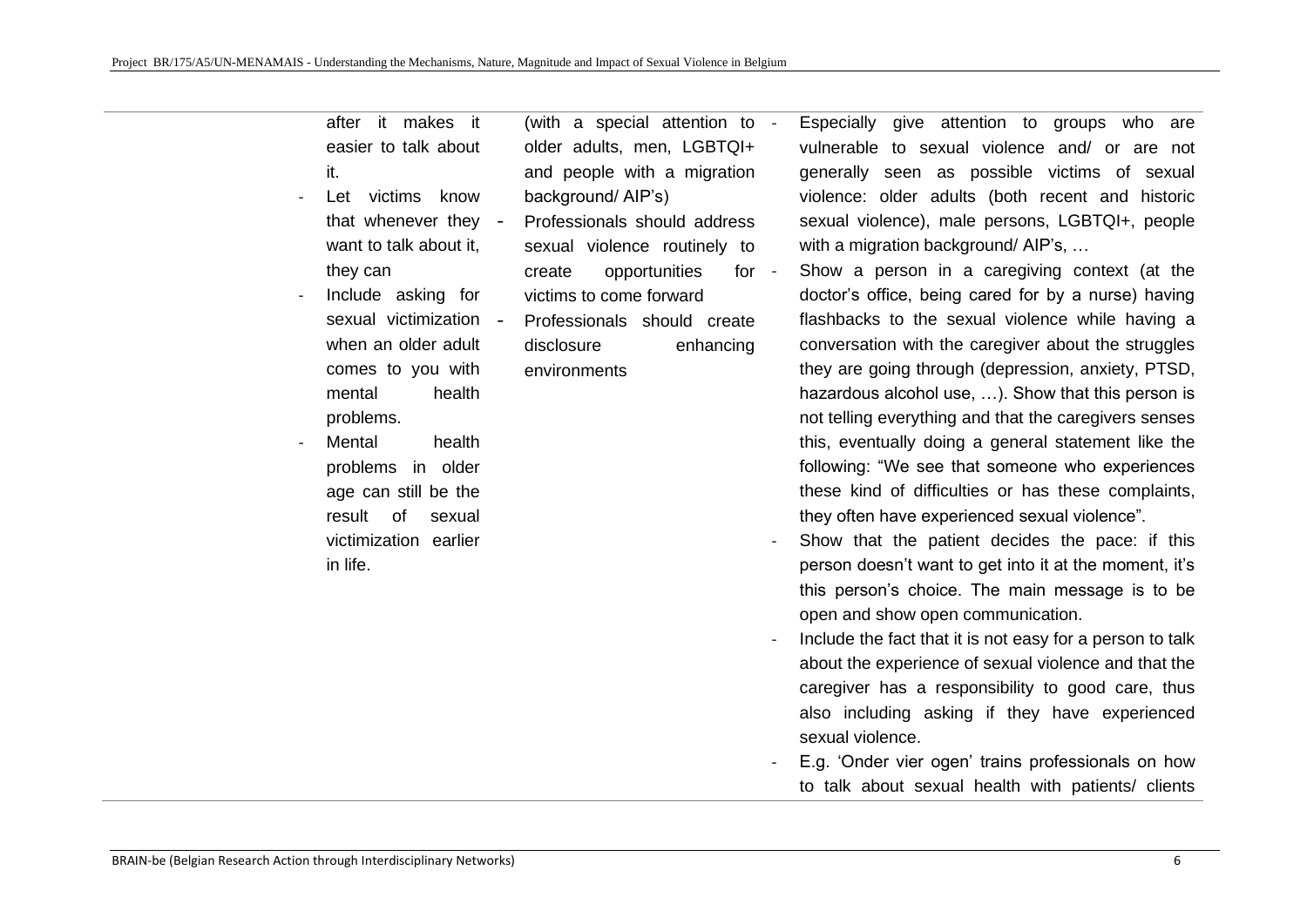|          |                                        |                      |                                   | (https://www.sensoa.be/als-professional-praten-                          |
|----------|----------------------------------------|----------------------|-----------------------------------|--------------------------------------------------------------------------|
|          |                                        |                      |                                   | over-seksuele-gezondheid)                                                |
| Script 5 | Profession<br>$\overline{\phantom{a}}$ | An unwanted touch    | When investigating victims for -  | It is important to explain why an unwanted touch                         |
|          | als                                    | - anywhere on the    | other matters it's important      | can be triggering or feel threatening for patients.                      |
|          |                                        | can feel<br>body –   | that they ask if the person can   | What seems an 'innocent' body part might not be                          |
|          |                                        | threatening<br>to    | be touched. Victims of sexual     | innocent (for example, that can be a body part                           |
|          |                                        | victims of<br>sexual | violence might not like being     | where the assailant touched this person).                                |
|          |                                        | violence.            | touched, even though it's 'just'  | Show for example how their nervous system goes                           |
|          |                                        |                      | on the arm for example.           | into panic mode.                                                         |
|          |                                        |                      | Sensitize professionals on this - | A caregiver can simply ask "can I touch you here?"                       |
|          |                                        |                      | matter.                           | or "I am going to take your arm and put it here, so I                    |
|          |                                        |                      |                                   | can $()$ is that okay for you?"                                          |
|          |                                        |                      |                                   | Give tips on how to ask the patient when the<br>$\overline{\phantom{a}}$ |
|          |                                        |                      |                                   | language is a barrier                                                    |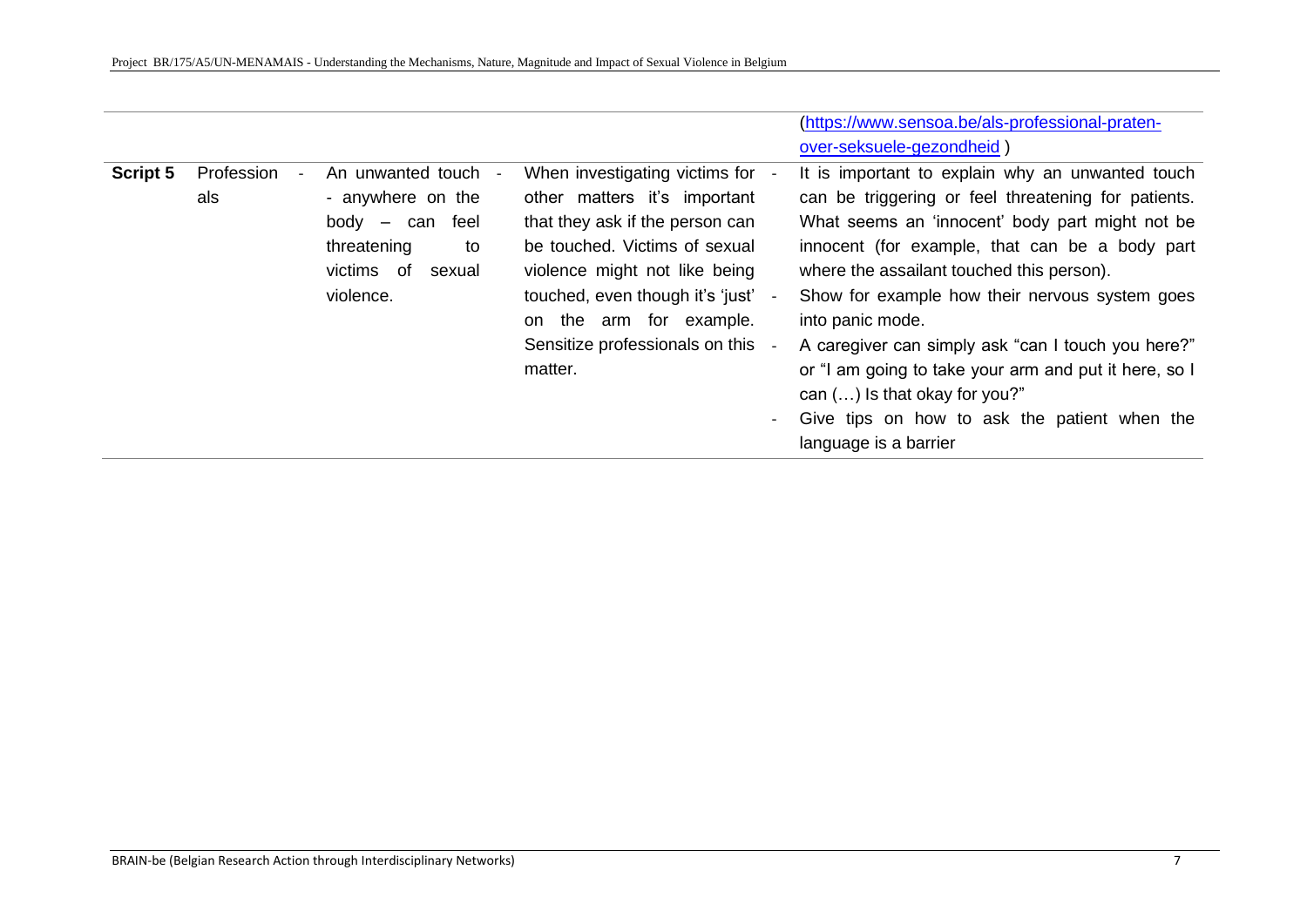|               | <b>Target</b>                           | <b>Message</b>                                                                                                     | Target(s)                                                                                                                                                                                                                                                                                                                                                                                                                                                                                                                                                                                                                                                                                                        | <b>Content</b>                                                                                                                                                                                                                                                                                                                                                                                                                                                                                                                                                                                                                                                                                                                                                                                                                                                                                                                                                                                    |
|---------------|-----------------------------------------|--------------------------------------------------------------------------------------------------------------------|------------------------------------------------------------------------------------------------------------------------------------------------------------------------------------------------------------------------------------------------------------------------------------------------------------------------------------------------------------------------------------------------------------------------------------------------------------------------------------------------------------------------------------------------------------------------------------------------------------------------------------------------------------------------------------------------------------------|---------------------------------------------------------------------------------------------------------------------------------------------------------------------------------------------------------------------------------------------------------------------------------------------------------------------------------------------------------------------------------------------------------------------------------------------------------------------------------------------------------------------------------------------------------------------------------------------------------------------------------------------------------------------------------------------------------------------------------------------------------------------------------------------------------------------------------------------------------------------------------------------------------------------------------------------------------------------------------------------------|
|               | audience                                |                                                                                                                    |                                                                                                                                                                                                                                                                                                                                                                                                                                                                                                                                                                                                                                                                                                                  |                                                                                                                                                                                                                                                                                                                                                                                                                                                                                                                                                                                                                                                                                                                                                                                                                                                                                                                                                                                                   |
| <b>Script</b> | General<br>public/<br>professional<br>s | Everyone can be a<br>of<br>victim<br>sexual<br>violence<br>Everyone can be an -<br>assailant of sexual<br>violence | The campaigns aim to counter<br>$\overline{\phantom{a}}$<br>stereotypes about gender and<br>rape myths<br>Contradicting the myth that<br>"older adults cannot become a<br>victim of sexual violence"<br>Contradicting the myths "Only<br>victimized",<br>can<br>be<br>girls<br>"Sexual violence<br>is<br>being<br>raped by a stranger"<br>and<br>"Assailants and victims come<br>from<br>the<br>same<br>group/population"<br>Showing what behaviors are -<br>When<br>illegal.<br>think<br>you<br>something was<br>'not severe<br>enough', which comes up a<br>lot, you won't go to the police. -<br>This might be different when<br>you are aware of the fact that<br>a certain behavior is actually<br>illegal. | Show that people respond differently according to<br>the same story, just because it is told by different<br>people out of which some don't fit the profile of the<br>'ideal victim' or 'the ideal assailant'. For example<br>what happened to a (young) girl, an older adult, an<br>LGBTI man, a migrant,  This attacks the 'ideal<br>victim'-idea.<br>Show that perpetrators are often friends, (former)<br>partners, acquaintances and family members.<br>Show that perpetrators don't necessarily belong to<br>the same 'group' (AIPs/ migrants can be victimized<br>by Europeans, LGB can be victimized by<br>heterosexual people, )<br>Give special attention to male victimization, since<br>it's more difficult for males to come forward with<br>their experiences of enduring sexual violence and to<br>seek help.<br>Give also special attention to older adults, LGBTI-<br>persons and migrants/ AIP's, since these are people<br>who are vulnerable to experiencing sexual violence. |
| <b>Script</b> | Vulnerable                              | Reporting the sexual                                                                                               | Addressing<br>the<br>perception                                                                                                                                                                                                                                                                                                                                                                                                                                                                                                                                                                                                                                                                                  | Show stories of positive experiences with the police                                                                                                                                                                                                                                                                                                                                                                                                                                                                                                                                                                                                                                                                                                                                                                                                                                                                                                                                              |
| 2             | groups/                                 | violence can be a                                                                                                  | that victimization of sexual                                                                                                                                                                                                                                                                                                                                                                                                                                                                                                                                                                                                                                                                                     | and with the legal system before, during and after                                                                                                                                                                                                                                                                                                                                                                                                                                                                                                                                                                                                                                                                                                                                                                                                                                                                                                                                                |
|               | general                                 | positive experience                                                                                                | violence (any type) won't be                                                                                                                                                                                                                                                                                                                                                                                                                                                                                                                                                                                                                                                                                     | reporting the sexual violence. Like for example they                                                                                                                                                                                                                                                                                                                                                                                                                                                                                                                                                                                                                                                                                                                                                                                                                                                                                                                                              |

## **3. Judicial approach**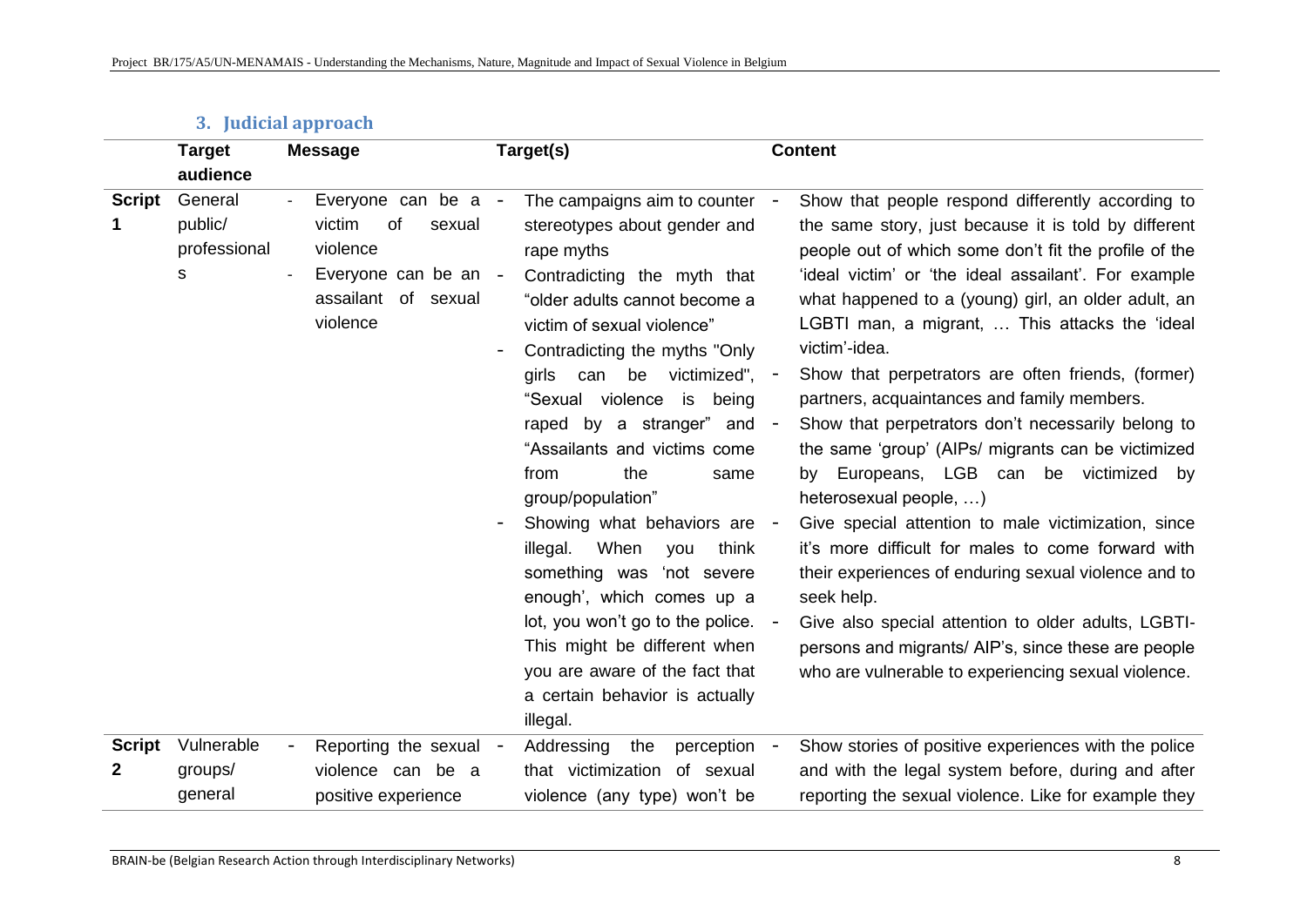|                    | public            |                                                                                                                   | taken seriously<br>Improving the negative image<br>with the police regarding<br>reporting sexual violence, in<br>particular<br>with<br>regard<br>$\mathsf{to}$ -<br>minority groups<br>Showing what behaviors are<br>When<br>illegal.<br>think<br>you<br>something was 'not severe -<br>enough', which comes up a                                                                                                                                 | experienced enough privacy at the reception, police<br>officers were understanding and empathetic, let<br>them tell the story in their own pace, the<br>interrogation took place in a comfortable room<br>Pay special attention to stories of LGBTQ-persons<br>and migrants/ AIP's who had positive experiences,<br>since people from these groups tend to have more<br>negative experiences<br>Make sure to include different types of sexual<br>violence that are also illegal but less known (e.g.                                                                                                                      |
|--------------------|-------------------|-------------------------------------------------------------------------------------------------------------------|---------------------------------------------------------------------------------------------------------------------------------------------------------------------------------------------------------------------------------------------------------------------------------------------------------------------------------------------------------------------------------------------------------------------------------------------------|----------------------------------------------------------------------------------------------------------------------------------------------------------------------------------------------------------------------------------------------------------------------------------------------------------------------------------------------------------------------------------------------------------------------------------------------------------------------------------------------------------------------------------------------------------------------------------------------------------------------------|
|                    |                   |                                                                                                                   | lot, you won't go to the police.<br>This might be different when<br>you are aware of the fact that<br>a certain behavior is actually<br>illegal.                                                                                                                                                                                                                                                                                                  | sexual harassment on for example the streets or in<br>public transport, autopenetration (which is rape),<br>rape within marriage, being forced to penetrate<br>yourself in front of a webcam (which is rape), )                                                                                                                                                                                                                                                                                                                                                                                                            |
| <b>Script</b><br>3 | General<br>Public | It's important to save -<br>evidence. You can<br>decide<br>still<br>later<br>whether you want to<br>file charges. | Many don't want to report the -<br>violence<br>at<br>sexual<br>the<br>don't<br>and<br>save<br>moment<br>evidence and don't do the<br>forensic investigation, but if -<br>they change their mind later, it<br>is often more difficult because<br>the physical evidence is gone<br>Showing the legal possibilities<br>afterwards:<br>forensic<br>investigation<br>what is<br>and<br>important here (e.g. not taking<br>a shower). Some victims were | E.g. campaign in Germany: https://www.femnet-<br>gegen-<br>gewalt.de/downloads/PR_Flyer_Fraunnotruf_0114_<br>KST_webKorr.pdf<br>Give tips on what to do and what not to do having<br>experienced sexual violence: tips are for example:<br>(source: https://www.slachtofferzorg.be/aanranding-<br>en-verkrachting): go to a SACC when there's one<br>near you (UZ Gent, het UMC Sint Pieter in Brussel<br>en het UMC Luik); let the doctor run a medical exam<br>on you within 72h after the violence; don't shower;<br>when you suspect being intoxicated by someone<br>else before the violence, it is important to do a |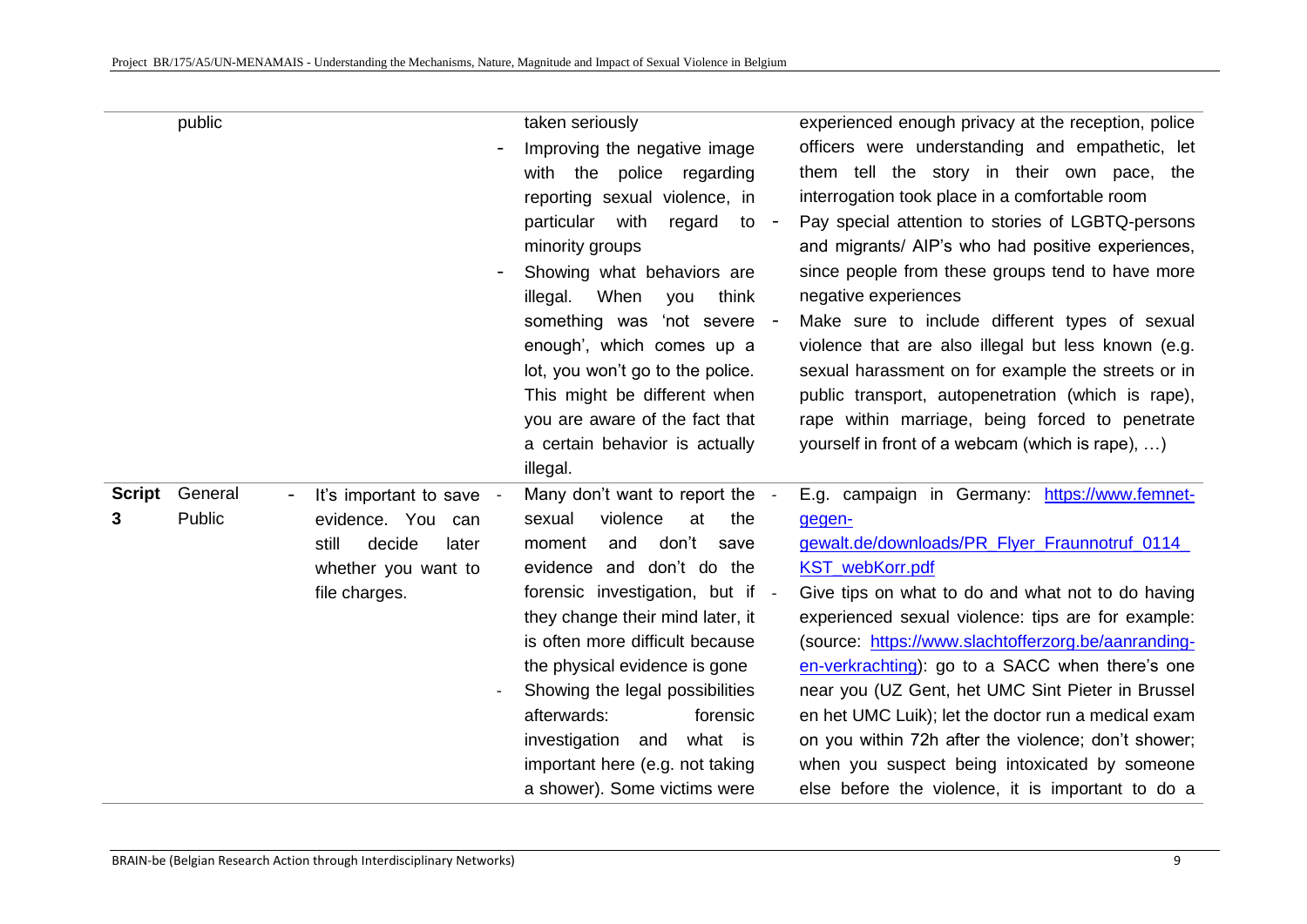happy to have this knowledge beforehand. The more information they have before becoming a victim the better they can make a decision that feels well for them at that moment

toxicological investigation as quickly as possible , …

- Give tips on what to do when the victim can't see a doctor for a medical examination immediately after the experience of sexual violence.
- Focus on finding help and psychological support first.
- Talk victims through the process as much as possible: what kind of evidence is collected and why? What will happen during this examination? Where will the evidence go and what are the different steps in this process?
- Focus on the nuance: the deadline of 72 hours is to collect traces, but this doesn't necessarily mean people have to report within this timeframe as well. They can decide later whether they want to report later.
- Show positive experiences on doing the medical examination (*see for example 'Care, script 1 and 2'*, applied in the case of the medical examination)
- For application to AIPs/ migrants, beware of the following points:
	- o Creation in different languages is important. Research what the main prevalent languages for AIP's in Belgium are and create the campaign in these languages.
	- o To reach this group, use the venues available. For example, hand the information to them when they arrive in the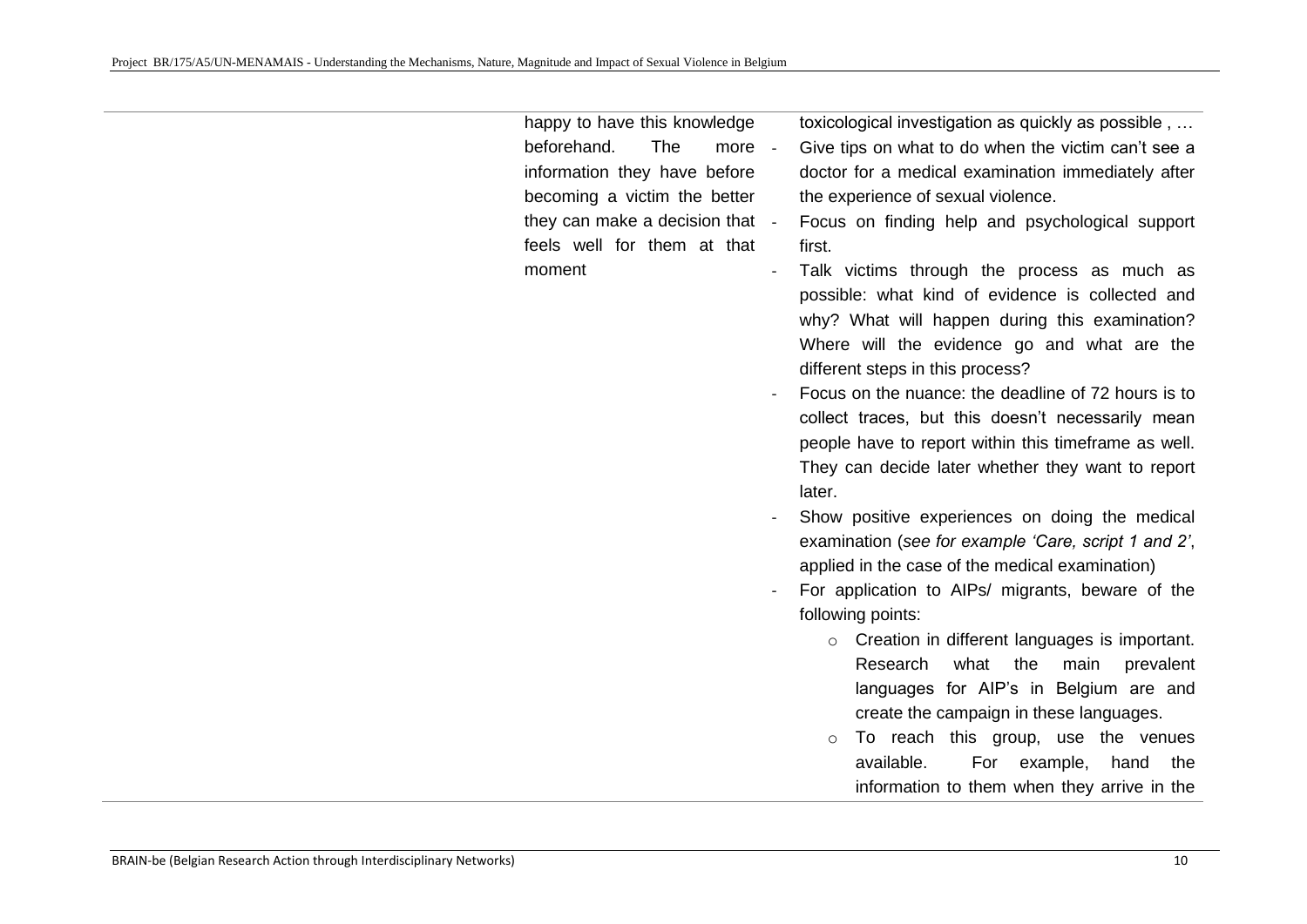center, through information sessions, ...

- o Repetition is key. Most AIP's experience sexual violence when they arrive in Europe or Belgium, so they might need the information also a longer time after arrival.
- o Show them where/ to whom they can go to and that it is safe for them to go there.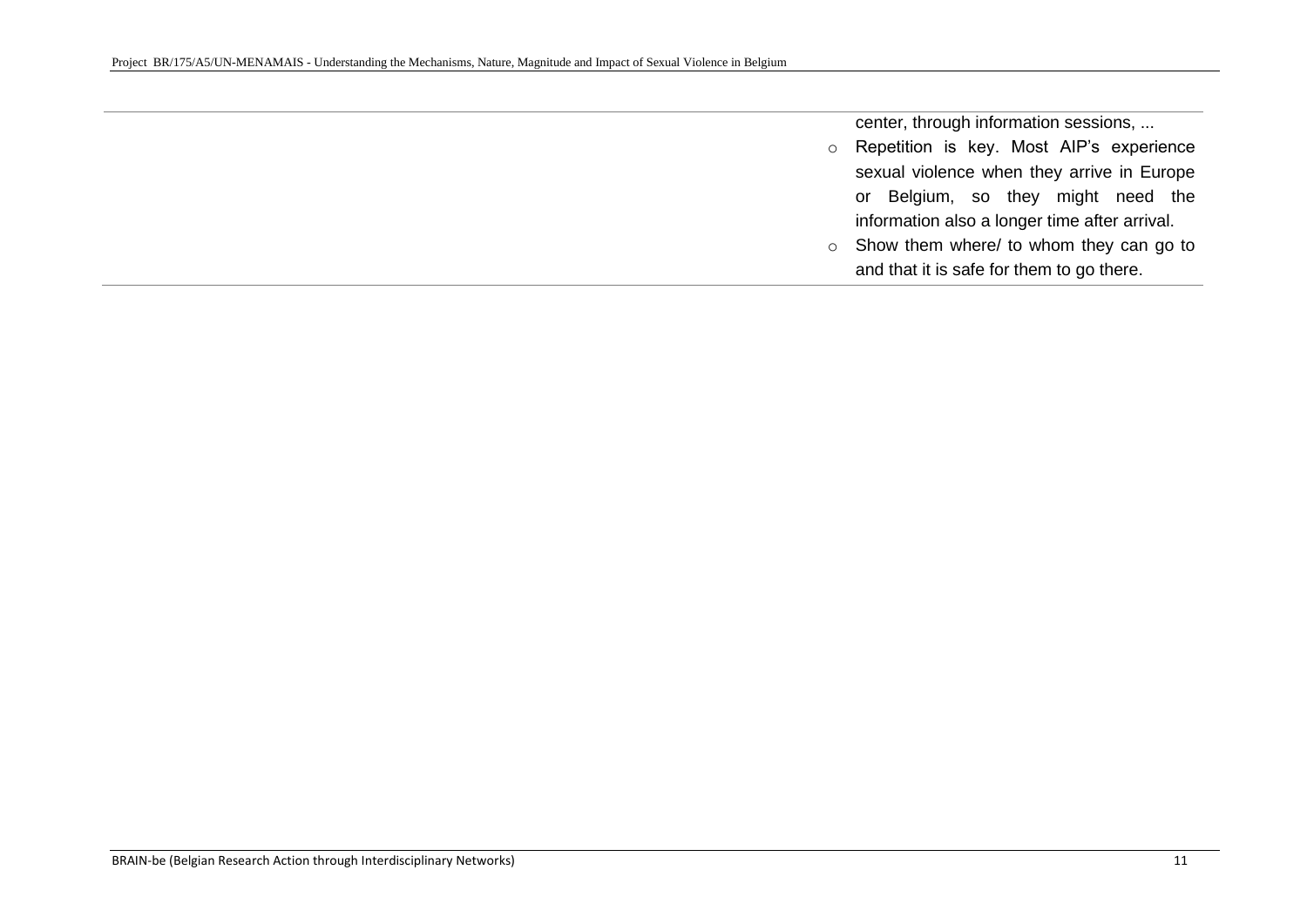|                 | <b>Target</b><br>audien<br>ce | <b>Message</b>                                                                  | Target(s)                                                                                                                                                   | <b>Content</b>                                                                                                                                                                                                                                                                                                                                                                                                                                                                                                                                                                                                                                                                                                                                                                                                                                                                                                                                                                                                                                                       |
|-----------------|-------------------------------|---------------------------------------------------------------------------------|-------------------------------------------------------------------------------------------------------------------------------------------------------------|----------------------------------------------------------------------------------------------------------------------------------------------------------------------------------------------------------------------------------------------------------------------------------------------------------------------------------------------------------------------------------------------------------------------------------------------------------------------------------------------------------------------------------------------------------------------------------------------------------------------------------------------------------------------------------------------------------------------------------------------------------------------------------------------------------------------------------------------------------------------------------------------------------------------------------------------------------------------------------------------------------------------------------------------------------------------|
| Script 1        | General<br>public             | When there is no consent -<br>for sexual behaviour, this<br>is sexual violence. | There have to be campaigns<br>that enable (potential) victims,<br>perpetrators and their families<br>recognize<br>to<br>and<br>acknowledge sexual violence. | Information on healthy and positive sexuality is<br>indispensable to talk about sexual violence,<br>because these subjects are interrelated with each<br>other. Knowing what healthy (sexual) relationships<br>are, makes it easier to distinguish positive sexual<br>behaviour from sexual violence.<br>E.g. Het<br>Sensoa<br>Vlaggensysteem'<br>(vlaggensysteem.be) can support discussing sexual<br>behaviour and is based on the notion that sexual<br>behaviour is a continuum, ranging from positive<br>sexual behaviour to severe sexual violence. Six<br>criteria help to assess sexual behaviour<br>Explain what consent is in a simple and logical<br>"consent<br>manner<br>(e.g.<br>tea":<br>is<br>https://www.youtube.com/watch?v=oQbei5JGiT8)<br>E.g. for young people, the 'Is 't Oké'-campaign<br>explains the different 'checks' a person can do to<br>make sure they don't cross someone else's<br>boundaries:<br>https://www.sensoa.be/actueel/sensibiliseringscamp<br>agne-t-oke-niet-zeker-check-het-wil-seksueel-<br>grensoverschrijdend-gedrag |
| <b>Script 2</b> | Older<br>adults/              | also experience<br>People<br>sexual violence at an older                        | Raise<br>awareness<br>regarding<br>$\overline{\phantom{a}}$<br>violence<br>older<br><i>in</i><br>sexual                                                     | Show different scenes where older adults are victim<br>of different behaviours of sexual violence                                                                                                                                                                                                                                                                                                                                                                                                                                                                                                                                                                                                                                                                                                                                                                                                                                                                                                                                                                    |

### **4. Societal image and sensitization**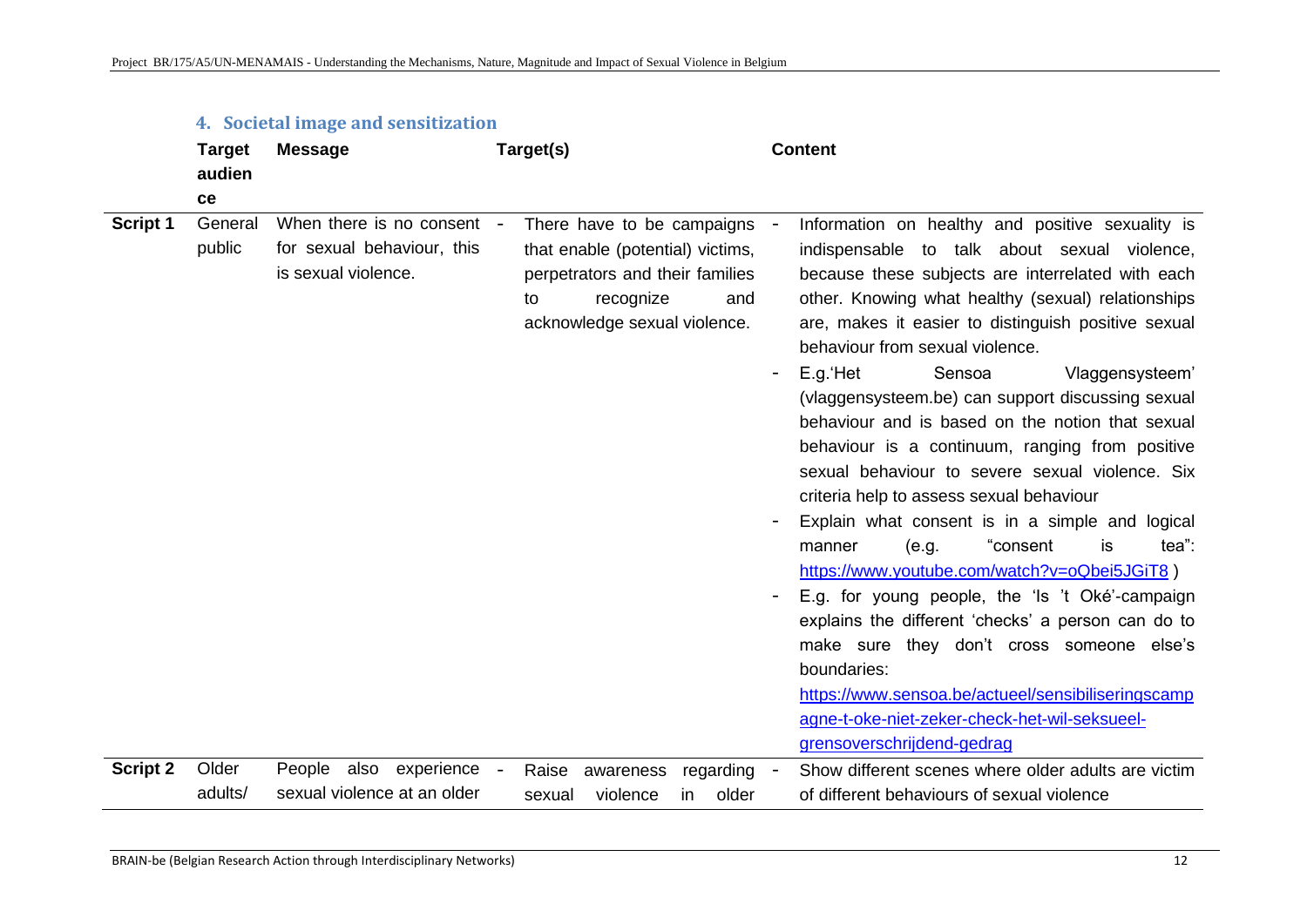|          | professi<br>onals/<br>general<br>public | age (so not only young<br>people)      | adults, both in the past and in -<br>old age, and both in the<br>general public and towards<br>professionals | E.g. Benidorm Bastards-style: older people making<br>a scene/ addressing younger people on purpose to<br>create a shocking image. Goes against prejudices<br>regarding older adults (being asexual, always being<br>polite<br>and<br>quiet,<br>$\ldots$<br>https://www.youtube.com/watch?v=vupoEKlokZo<br>For example:<br>A scene where an older woman (75)'s skirt<br>$\circ$<br>is pulled up by her friend, an older man (75).<br>She reacts shocked, people around her do<br>nothing<br>A scene where an older woman (80) kisses<br>$\circ$<br>her friend, an older man (80). The man pulls<br>himself back and shows emotions of shock/<br>$disgust/$ |
|----------|-----------------------------------------|----------------------------------------|--------------------------------------------------------------------------------------------------------------|-----------------------------------------------------------------------------------------------------------------------------------------------------------------------------------------------------------------------------------------------------------------------------------------------------------------------------------------------------------------------------------------------------------------------------------------------------------------------------------------------------------------------------------------------------------------------------------------------------------------------------------------------------------|
| Script 3 | General<br>public                       | Victim<br>blaming is very -<br>harmful | The campaigns aim to counter -<br>stereotypes about<br>gender,<br>blaming<br>victim<br>and<br>rape<br>myths  | Show that victim blaming is 'accepted' when talking<br>about sexual violence, but it's weird when you<br>compare it to other crimes. The analogy makes it<br>obvious that it is in fact odd to blame the victim; e.g.<br>https://www.youtube.com/watch?v=51-hepLP8J4<br>Show what victim blaming does to a person: it is<br>secondary victimization. The same feelings of<br>shame and guilt the victim feels and the judgements<br>the victim tells themselves, are spoken out by other<br>people that should care for them. This leaves a<br>mark and makes it even more difficult to shake off<br>these feelings.                                      |
| Script 4 | General                                 | As a bystander you have -              | For witnesses, there have to -                                                                               | Show what bystanders can do to react to sexual                                                                                                                                                                                                                                                                                                                                                                                                                                                                                                                                                                                                            |